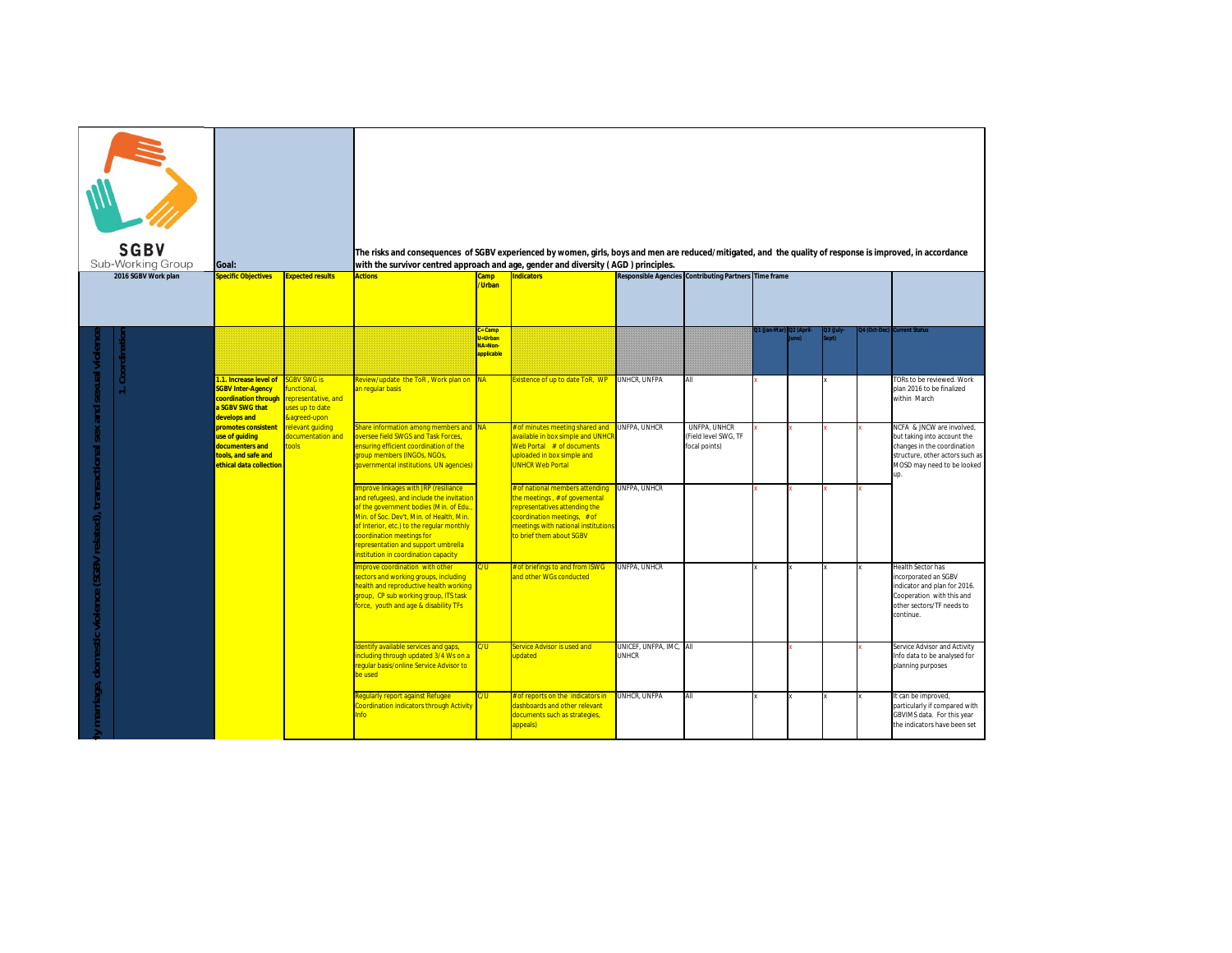| Forced and ea |                                                                                                                          | nformation on key<br><b>SGBV issues is</b><br>collected safely and<br>ethically, including<br>hrough the GBVIMS | Ensure stakeholders have access to<br>necessary information on trends and<br>protection initiatives affecting SGBV                                                                                                                                                                                                           | C/U       | of updated briefing notes # of<br>priefings provided                                                                                                                     | UNFPA, UNHCR and<br>other GBVIMS Task<br>Force Members | All                                                               |  |  | Data is reviewed monthly.<br>Public reports are shared<br>once or twice a year.                                                                                                                                 |
|---------------|--------------------------------------------------------------------------------------------------------------------------|-----------------------------------------------------------------------------------------------------------------|------------------------------------------------------------------------------------------------------------------------------------------------------------------------------------------------------------------------------------------------------------------------------------------------------------------------------|-----------|--------------------------------------------------------------------------------------------------------------------------------------------------------------------------|--------------------------------------------------------|-------------------------------------------------------------------|--|--|-----------------------------------------------------------------------------------------------------------------------------------------------------------------------------------------------------------------|
|               |                                                                                                                          |                                                                                                                 | Ensure SGBV concerns are included in<br>assessments conducted in cooperation<br>with other sectors (CP, Education,<br>Protection, food, WASH, Shelter, etc.)                                                                                                                                                                 | C/U       | # of assessments conducted that<br>include SGBV indicators &<br>recommendations                                                                                          | UNFPA, UNHCR                                           | IRC                                                               |  |  | Safety Audits in Zaatari, SGBV<br>recommendations in Azraq,<br>Participatory Assessments.<br>This activity needs to<br>continue                                                                                 |
|               |                                                                                                                          |                                                                                                                 | Train members and other sectors on<br>safe SGBV data collection guiding<br>principles and methodologies and make<br>relevant tools available                                                                                                                                                                                 | C/U       | # of trainings conducted, # of tools UNFPA, UNHCR,<br>nade available % of people<br>trained that demonstrate<br>mproved skills                                           |                                                        |                                                                   |  |  | Through SOP, Safety Audit,<br>Assessment registry,<br>evaluation system to be<br>developed to assess progress<br>on qualitative indicator                                                                       |
|               |                                                                                                                          |                                                                                                                 | Review GBVIMS ISP and continue data<br>sharing and analysis accordingly                                                                                                                                                                                                                                                      | C/U       | Existence of updated ISP, # of<br>eports shared                                                                                                                          | UNFPA, UNHCR                                           | <b>GBVIMS TF (UNICEF,</b><br>UNFPA, UNHCR, IMC,<br>IRC, IFH, JRF) |  |  | Done, we will need to review<br>the ISP in 2016                                                                                                                                                                 |
|               |                                                                                                                          |                                                                                                                 | Mapping and analysis of formal and<br>informal legal framework applicable<br>to SGBV in Jordan                                                                                                                                                                                                                               | C/U       | <b>Existence of document</b>                                                                                                                                             | UNFPA, UNHCR                                           | ARDD-Legal Aid, JCLA                                              |  |  | On-Going only for Jordan.<br>Done for Early Marriage. In<br>2016 sexual violence and<br>mandatory reporting should                                                                                              |
|               |                                                                                                                          | Capacity building                                                                                               | Continuing dissemination, use and<br>implement available media tools to<br>promote safe and ethical reporting on<br><b>SGBV</b><br><b>Create and maintain Inter-Agency</b>                                                                                                                                                   | W.<br>C/U | <b>Ebriefings on GBV media</b><br>uidelines<br>Existence of updated training plan UNHCR, UNFPA                                                                           | UNFPA, UNHCR                                           | ΑIΙ                                                               |  |  | On-Going                                                                                                                                                                                                        |
|               |                                                                                                                          | efforts are<br>coordinated                                                                                      | training plan, and make available<br>training modules as required by<br>members, including on specific issues<br>such as case management for people<br>with disabilities, early marriage and<br>inclusion of people with disabilities,<br>engagement of men and boys, Gender<br>Marker and inclusion of LGBTI<br>ndividuals. |           | Inclusion of people with<br>disabilities and other individuals<br>with specific needs, engagint men<br>& boys, LGBTI in training materials                               |                                                        |                                                                   |  |  |                                                                                                                                                                                                                 |
|               |                                                                                                                          | <b>Specific funding for</b><br><b>SGBV</b> prevention and<br>esponse projects is<br>available                   | ead and coordinate joint resource<br>mobilisation efforts, also in coordination<br>with ISWG and PWG and inform SGBV<br>members about funding opportunities                                                                                                                                                                  | C/U       | of donor meetings organized<br>of funding briefs delivered<br><b>Existence of resource mobilisation</b><br>action plan for SGBV SWG in<br>coordination with ISWG and PWG | UNHCR, UNFPA                                           | All                                                               |  |  | Ongoing, resource<br>mobilisation action plan as<br>new activity to be started in<br>2016                                                                                                                       |
|               |                                                                                                                          | dvocate for the<br><b>inclusion of SGBV</b><br>prevention and<br>response in planning<br>process                | Lead and support the development of<br>quarterly advocacy messages to be<br>submmitted to the IATF members in<br>coordination with the broader PWG                                                                                                                                                                           |           | f of advocacy messages submitted UNHCR, UNFPA                                                                                                                            |                                                        | IRC                                                               |  |  | First quarterly message<br>submitted                                                                                                                                                                            |
|               | <b>Support the</b><br>participation of SGBV<br><b>Service Providers in</b><br><b>PSEA Focal Points</b><br><b>Network</b> | <b>SGBV SWG members</b><br>are aware and<br><b>Incorporate PSEA</b><br>mechanisms in their<br>programming       | Collect and disseminate information on C/U<br>PSEA mechanisms and promote the<br>participation of SGBV SWG members in<br><b>PSEA Focal Points Network</b>                                                                                                                                                                    |           | # of SGBV SWG members who<br>incorporate PSEA mechanisms in<br>their programmes<br>of SGBV SWG members who<br>participate in PSEA network                                | unhcr, unfpa                                           | JRF, IRC                                                          |  |  | Inter-Agency PSEA community<br>based complaint referral<br>mechanism and awareness<br>materials has been developed<br>with the contribution of the<br>SGBV SWG coordinators and<br>members. It is expected that |
|               | <b>Specific Objectives</b>                                                                                               | <b>Expected results</b>                                                                                         | <b>Actions</b>                                                                                                                                                                                                                                                                                                               |           | <b>Indicators</b>                                                                                                                                                        |                                                        | <b>Responsible Agencies Contributing Partners Time frame</b>      |  |  |                                                                                                                                                                                                                 |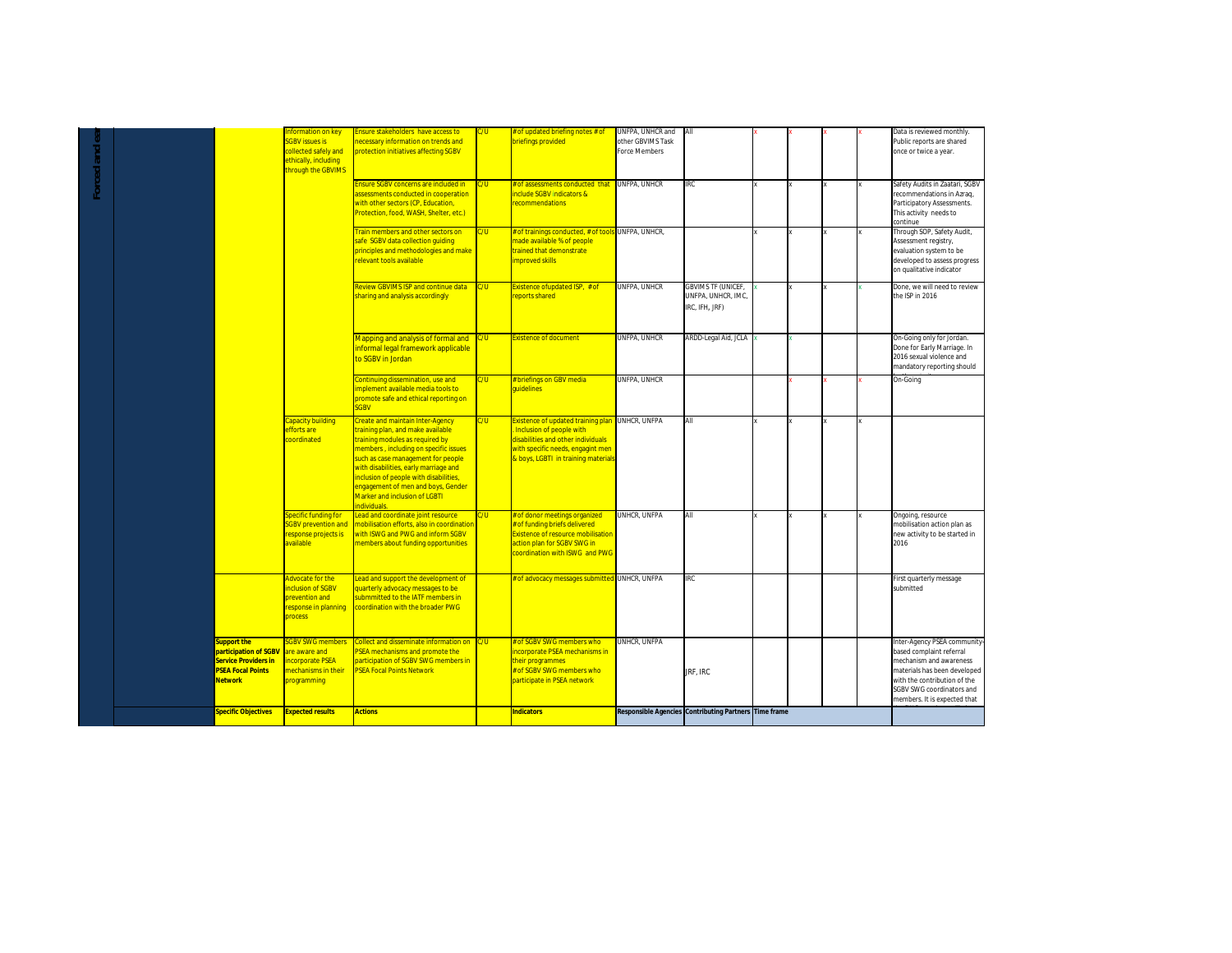|  |              | .1. Increase                                                                                                                                                           | <b>GBV</b> prevention,                                                                                                                                                          | SGBV SWG coordinators and interested C/U                                                                                                                                                                                                                                                                                                                                                                         |               | f of meetings attended by SGBV                                                                                                                                                                          | UNHCR, UNFPA              | UNWOMEN, HI                                           |  |  | lin 2016 the SWG will support                          |
|--|--------------|------------------------------------------------------------------------------------------------------------------------------------------------------------------------|---------------------------------------------------------------------------------------------------------------------------------------------------------------------------------|------------------------------------------------------------------------------------------------------------------------------------------------------------------------------------------------------------------------------------------------------------------------------------------------------------------------------------------------------------------------------------------------------------------|---------------|---------------------------------------------------------------------------------------------------------------------------------------------------------------------------------------------------------|---------------------------|-------------------------------------------------------|--|--|--------------------------------------------------------|
|  | 2.Prevention | ntegration of SGBV<br>nto the multisectoral<br>qovernment and non-<br><b>Jovernment</b><br>humanitarian<br>esponse, including<br>WASH, shelter, food,<br>health, child | ncluding for<br>vulnerable groups, is<br>better integrated into<br>the multisectoral<br>numanitarian<br>esponse                                                                 | nembers provide quidance and support<br>to the sector WGs and Gender Focal<br>Points for integration of SGBV, this<br>process should expand to include all<br>locations espicially Urban settings                                                                                                                                                                                                                |               | <b>SWG coordinators # SGBV-related</b><br>agenda items in sectoral WGs                                                                                                                                  |                           |                                                       |  |  | the rollout of the IASC GBV<br>quidelines              |
|  |              | protection, camp<br>management, ITS etc.                                                                                                                               |                                                                                                                                                                                 | Regular trainings on prevention (incl.<br>trainings on SOP and case management)<br>are provided by SGBV SWG members to<br>sector WGs as well as raising more<br>awareness and sensitizing more staff on<br>ssues relating to LGBTI, PWD, etc Other<br>training include PFA and Interview<br>Techniques, Gender and Masculinities,<br>Reproductive Health, Clinical<br>Management of Rape, Refugee<br>protection. | C/U           | <b>Example 1</b> trainings and # participants #                                                                                                                                                         | UNHCR. UNFPA.             | JRF, HI                                               |  |  | to be continued                                        |
|  |              |                                                                                                                                                                        |                                                                                                                                                                                 | Re-evaluate 2016 action plan<br>considering newly available resources<br>and materials, monitor its<br>implementation on prevention activities<br>targeting all members of the<br>community, men and boys, disabled<br>beople and other vulnerable groups.                                                                                                                                                       | C/U           | <b>Guidance and recommendations</b><br>hared with other sectors.                                                                                                                                        | UNHCR, UNFPA,             |                                                       |  |  |                                                        |
|  |              |                                                                                                                                                                        |                                                                                                                                                                                 | Organize a work shop on Safety-Audit<br>ind follow-up on previous audits                                                                                                                                                                                                                                                                                                                                         | C/U           | <b>Norshop on Safety audit</b><br>conducted # Safety Audit tools is<br>available to partner # of safety<br>audits follow-up conducted                                                                   | UNHCR, UNFPA, IRC,<br>WFP | <b>UNICEF</b>                                         |  |  | Follow-up is on-going in<br>Zaatari.                   |
|  |              | 2.2. SGBV risks are<br>educed through<br><b>NGBM's</b><br>empowerment and<br>engagement in<br>prevention initiatives                                                   | xisting prevention<br>ctivities are<br>xpanded and new<br>ctivities developed.<br>ising a participatory<br>approach and applying training on using them<br><b>GD principles</b> | Adapt and make available training<br>materials for improving engagement of<br>men, women, girls and boys to prevent<br>SGBV. Training materials should be<br>accompanied with proper orientation or                                                                                                                                                                                                              | C/U           | <b>Fraining materials are endorsed</b>                                                                                                                                                                  | UNFPA, UNHCR              |                                                       |  |  |                                                        |
|  |              |                                                                                                                                                                        |                                                                                                                                                                                 | nter-agency key messages and<br>ampaign materials for prevention of<br><b>SGBV</b> continue to be used and updated,<br>with active participation from WGBM                                                                                                                                                                                                                                                       | :/U           | eview of updated inter-agency<br>key messages, # of materials<br>created and distributed, # of<br><b>WGBM involved in designing,</b><br><b>implementing and reviewing SGBV</b><br>prevention activities | UNHCR, UNFPA,             | aii, wv                                               |  |  |                                                        |
|  |              |                                                                                                                                                                        |                                                                                                                                                                                 | <b>Outreach prevention activities, including</b><br>awareness raising, using culturally<br>sensitive methodologies, are continued<br>through a participatory and peer to peer<br>approach for women, girls, boys and<br>men including people with specific<br>needs                                                                                                                                              | C/U           | # of outreach prevention<br>activities; # participatory<br>workshops/Focus group<br>discussions                                                                                                         | UNHCR, UNFPA,             | All, WV                                               |  |  | Focus on Government, PSEA<br>and LGBTI to be increased |
|  |              |                                                                                                                                                                        |                                                                                                                                                                                 | <b>NGMB's empowerment and active</b><br>participation in community-based<br>prevention initiatives is further<br>strengthened                                                                                                                                                                                                                                                                                    | C/U           | on WBMG taking part in<br><b>prevention activities</b>                                                                                                                                                  | UNHCR, UNFPA,             | ARDD-Legal Aid                                        |  |  |                                                        |
|  |              | <mark>Specific Objectives</mark>                                                                                                                                       | <b>Expected results</b>                                                                                                                                                         | <b>Actions</b>                                                                                                                                                                                                                                                                                                                                                                                                   | amp<br>/Urban | <b>Indicators</b>                                                                                                                                                                                       |                           | Responsible Agencies Contributing Partners Time frame |  |  |                                                        |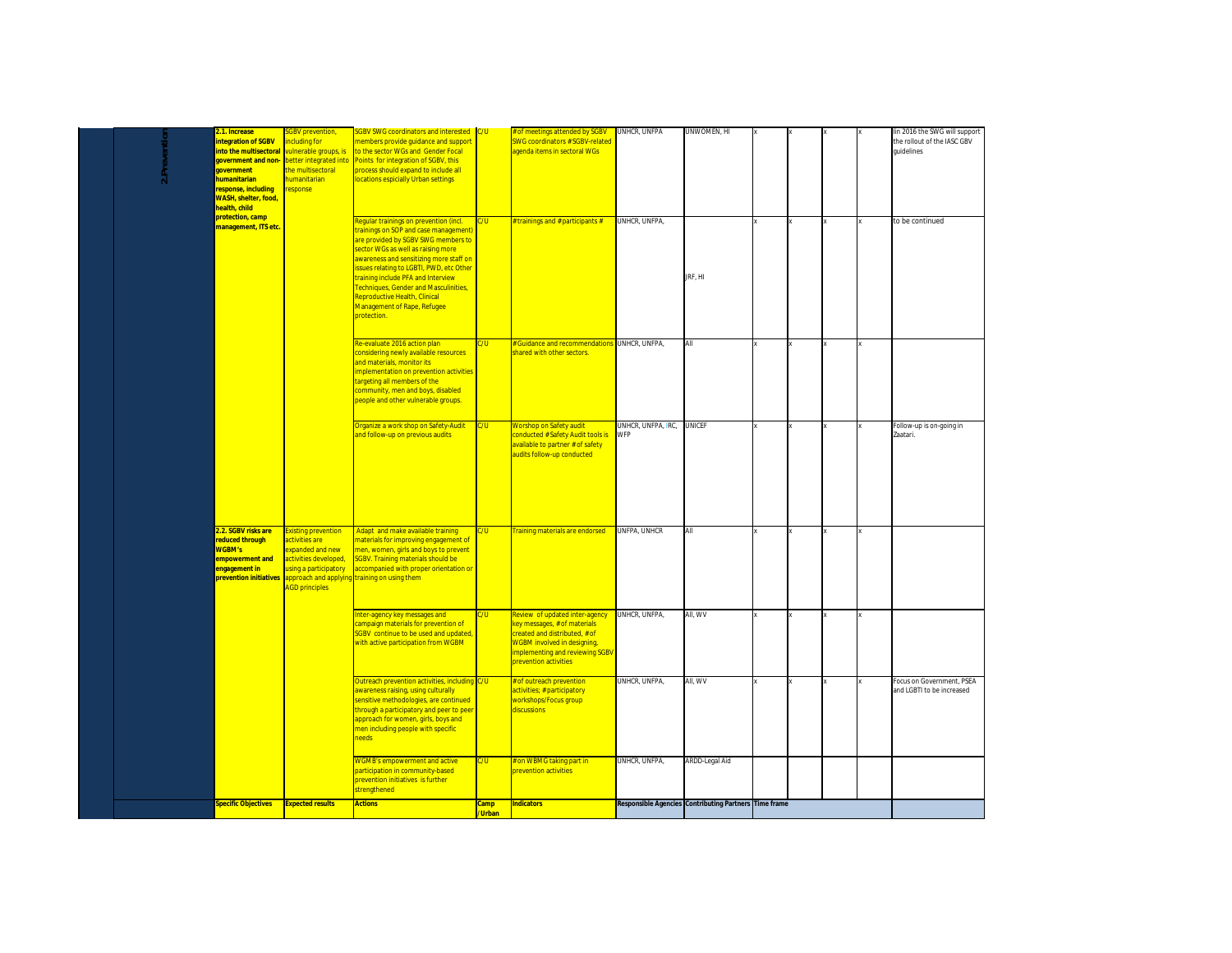| $\sim$ | 3.1. Increase and<br><b>improve access and</b><br>quality of<br>multisectoral<br><b>SGBV survivors</b><br>adapted to their age,<br>gender and diversity | Survivors have more<br>opportunities to<br>disclose, both to<br>community based<br>providers | <b>Provide training to services providers (C/U)</b><br>special attention to Govt.) and<br>community based structure members<br>(as possible entry points) on SGBV, SOP,<br>response services for structures and service referral pathways, PSEA and LGBTI |     | # of stakeholders trained<br>(disaggregated by sex)                                                                                    | UNHCR. UNFPA. | ARDD-Legal Aid<br>JRF, IRC, JCLA |  |  | Focus on Government, PSEA<br>and LGBTI to be increased |
|--------|---------------------------------------------------------------------------------------------------------------------------------------------------------|----------------------------------------------------------------------------------------------|-----------------------------------------------------------------------------------------------------------------------------------------------------------------------------------------------------------------------------------------------------------|-----|----------------------------------------------------------------------------------------------------------------------------------------|---------------|----------------------------------|--|--|--------------------------------------------------------|
|        | (AGD)                                                                                                                                                   |                                                                                              | Improving service provision through<br>mobile teams and confidential centers,<br>ensuring access to SGBV services by<br>refugees living in ITS and at the border                                                                                          | C/U | <b>Mapping of Mobile Teams and</b><br>confidential centers available;<br>Mapping of SGBV service<br>providers by ITS and at the border | UNHCR. UNFPA  | <b>IRC</b>                       |  |  |                                                        |